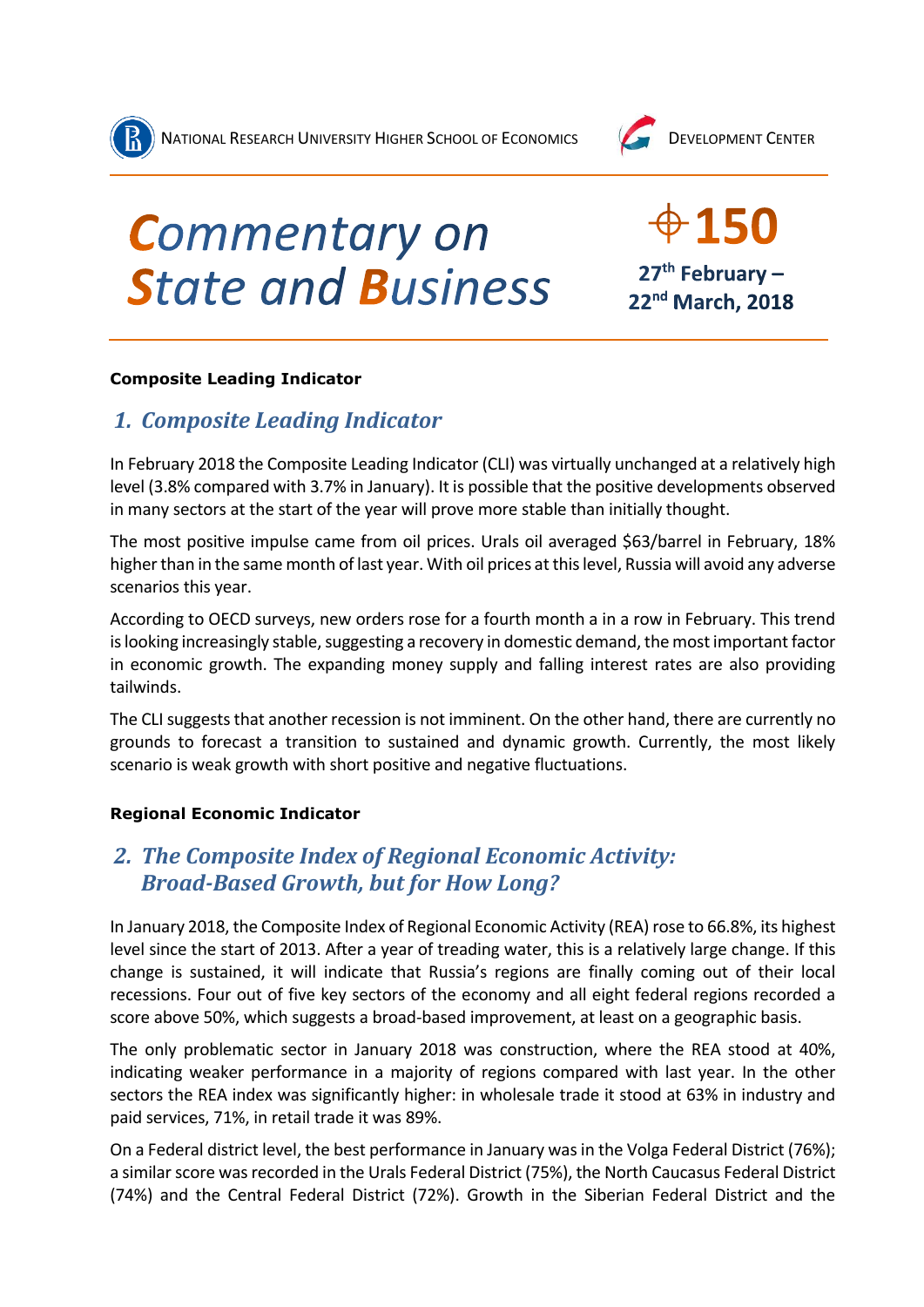Southern Federal District was weaker (58% and 55% respectively), but here also economic activity rose compared with last year.

On a regional level, the January REA exceeded 50% in 68 federal subjects out of 82. There were no regions where none of the sectors recorded growth, and the number of regions where only one sector recorded growth fell from nine to four. The number of regions where four or five sectors recorded growth rose from 21 to 38. The share of regions in which four or five sectors of the economy recorded growth was close to the level expected during a phase of moderate economic growth.

The four most problematic regions with a REA of 0 or 20% accounted for just 2.7% of Gross Regional Product. The most successful regions in January were Belgorod Oblast, Kostroma Oblast, Tambov Oblast, Leningrad Oblast, Penza Oblast, Sverdlovsk Oblast, Ingushetia and Chechnya. All five sectors recorded growth in these regions. A further 30 regions recorded growth in four out of five sectors. These two groups account in total for 37% of Gross Regional Product.

## **Real Economy**

## *3. Investment and Economic Growth: Which Comes First?*

*Fixed capital investment grew by 4.2% in 2018. This rate of growth will not deliver an increase in the share of investment in GDP to 25% by 2025 as President Vladimir Putin has instructed the government and Central Bank to deliver. However, international experience shows that investment is often not only a precondition but also a consequence of economic growth. Increasing investment is an important goal, but there are also other important factors which are not directly linked to investment that could stimulate economic growth.*

According to Rosstat, growth in investment in fixed capital in 2017 including the informal economy was 4.2% year on year (after falling by 0.2% in 2016). However, growth was uneven: investment rose by 1.4% year on year in the first quarter, 5% in the second quarter, 2.2% in the third quarter and 6.4% in the fourth quarter. Overall, Rosstat's figures and our estimates of seasonally adjusted quarterly growth point to a pick-up in investment growth from the start of last year, which slowed somewhat in the second quarter. Earlier statistical adjustments were significant, and estimated growth rates exceeded the figures based on financial data provided by large and medium-sized enterprises. Nevertheless, the final investment estimate for 2017 for all companies and the estimate excluding small businesses did not differ significantly from the estimate prepared using indirect statistical methods – at 4.4% and 4.2% respectively. We conclude that investment activity not captured by direct statistical methods did not grow by more than 5%.

Nevertheless, we continue to view the pick-up in investment in 2017 as fragile and unsustainable in view of the divergent trends in investment finance and rising risks, despite increased support for investment from the banking sector in the second half of the year. Bank lending to the non-financial sector rose by more than Rb800bn in the fourth quarter in nominal terms, after growing by less than Rb450bn in the third quarter. While balance sheet profits in the economy rose over this period by almost Rb240bn in nominal terms, they were down compared with the previous year (by 22% in the fourth quarter and by 7.8% over the year as a whole).

President Putin has instructed the government and Central Bank to prepare measures to raise the investment rate to 25% of GDP by 2025. What is needed to achieve this? In 2016, capital investment was 20.7% of GDP; in the first three quarters of 2017 it averaged 18.3% of GDP. If we assume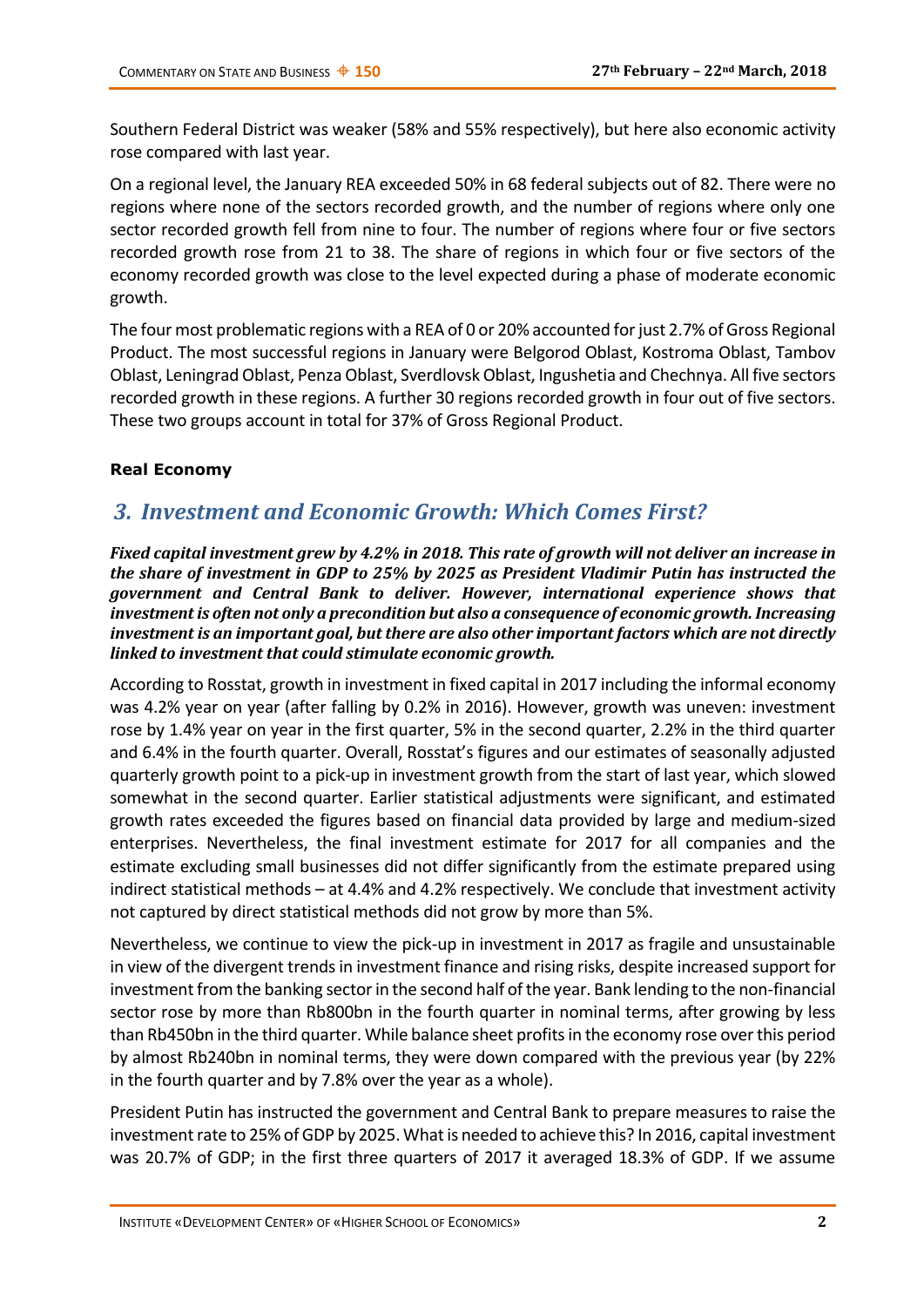investment in 2017 as a whole was 21% (taking into account the strong fourth quarter), and GDP growth of 3.8% a year (exceeding by 0.3 percentage points the rate of growth in the global economy, which we assume will be 3.5% a year), we estimate that investment must grow at around 6% a year, significantly higher than the 2017 growth rate. Below we present a baseline three-year forecast using an econometric model. This shows that investment will continue to grow but will be insufficiently high to meet the target set by the president. Of course, if Russian GDP grows by less than 3.5% a year it will be easier to achieve this goal. If GDP were to grow by 2% a year, investment growth of 4.2% a year would be sufficient to meet the target. However, we assume in this exercise that raising GDP growth to a level above the global average is a higher priority.

How realistic is an investment growth rate of 6% a year or higher? It should be noted that investment growth was uneven on a sectoral level. While investment in the extractive sector was almost flat in the first three quarters, it grew strongly in the final quarter of the year. Over the year as a whole, investment in the sector rose by 13.4%, contributing 2.2 percentage points to overall growth in investment in the economy.

Investment in manufacturing was only slightly higher than investment in the oil and gas sector alone (Rb1921bn and Rb1873bn respectively: overall investment in the extractive sector was Rb3025.5bn). The manufacturing sector overall made a negative contribution to the investment trend. The worst trend was recorded in metallurgy, where investment fell by 16.7% compared with 2016. The crisis in the metallurgy sector is a global phenomenon owing to overcapacity, low profitability and stagnation of consumption. Investment was also low in the automotive sector, falling by 11.6% year on year.

Certain manufacturing sectors have performed well, however, including producers of medicines, oil products, and some types of machinery. Investment in the production of medicines has long been at a relatively high level. Production of peat coal and oil products (sectors directly connected with raw materials) and electronic and electrical goods have also performed well. Transportation and storage remain attractive sectors given the prospects for investment in railway and pipeline infrastructure. In the service sector, the biggest contribution comes from insurance and financial services.

Figure 1 provides a scatter plot for industry, showing investment growth on the horizontal axis and production growth on the vertical axis. The top-right quadrant shows sectors where rising investment is accompanied by growth in production. The bottom left quadrant shows sectors where output is growing despite falling investment. These are sectors with spare capacity that currently do not require major investment or sectors with insufficient investment but high potential. The bottom-right quadrant contains sectors undergoing reorganisation (where investment is growing despite falling output), or sectors that are not capable of growing significantly. The lower-left quadrant contains sectors that are not attractive for investors, where output and investment are both falling.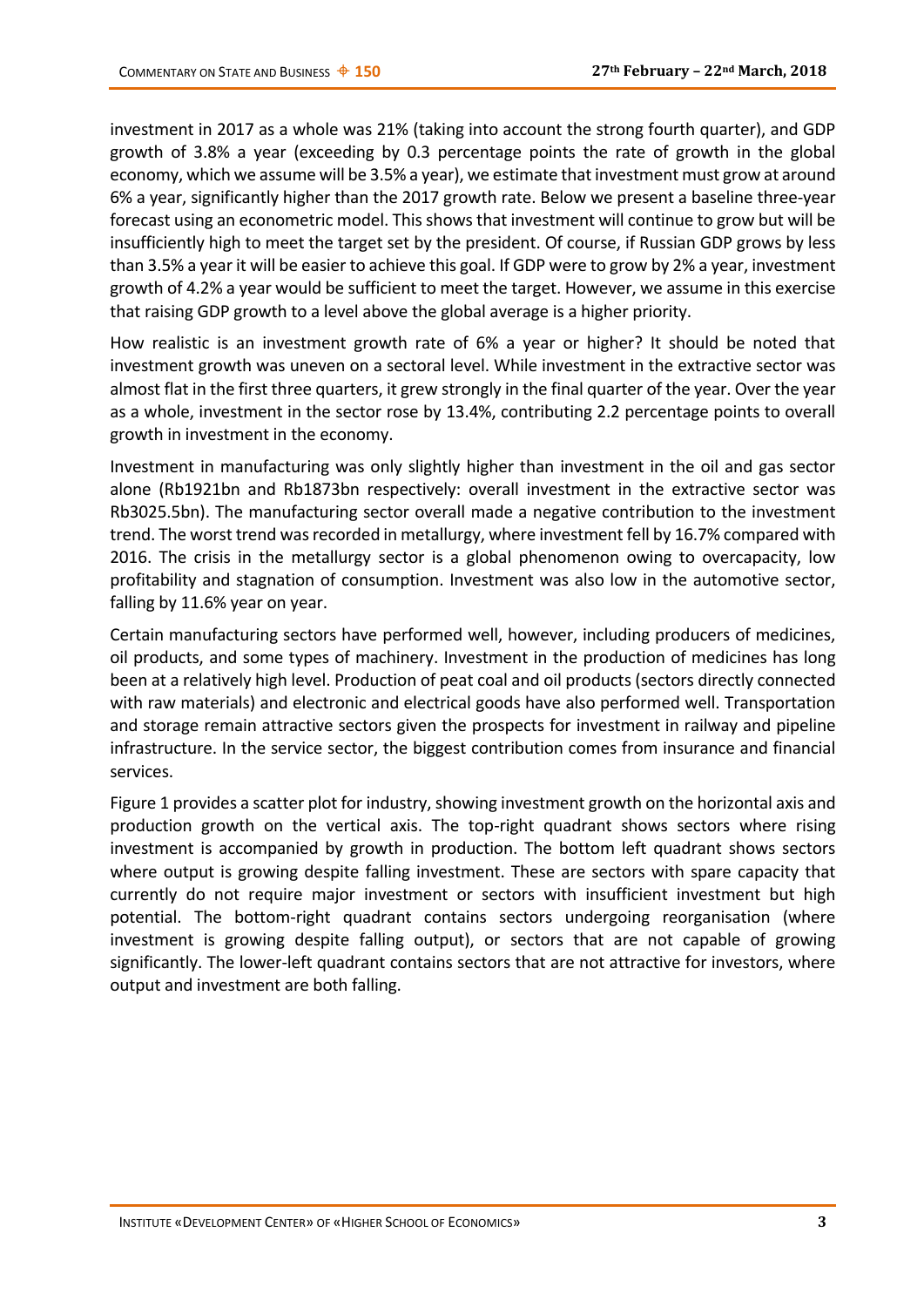

The greatest number of sectors are in the top-right quadrant, where the upper boundary for investment and production is represented by clothing, textiles and manufacturers of other finished goods and medicines. The automotive sector recorded the highest growth despite falling investment. Furniture production and precious minerals extraction are in a similar situation. Metallurgy, printing, water supply, drinks manufacturers and tobacco manufacturers recorded both falling investment and output. Only electricity production recorded rising investment together with falling output.

There are no clear signs that industry is undergoing a period of restructuring. Investment growth is closely linked to current output levels. With the exception of electricity, there are no sectors where investment is being made with a view to future returns. A number of sectors are experiencing an output and investment crisis (metallurgy, printing, drinks and tobacco manufacture).

How will investment develop in the future? We have constructed an econometric regression model, with investment as the dependent variable, and GDP growth (as a proxy for capacity usage), oil prices, profit relative to GDP and lagged consumer inflation as the regressors. Our calculations show that oil prices do not have a significant impact on the current investment level: recall that investment started to slow when oil prices exceeded \$100/barrel.

Our regression analysis shows that the most significant factor determining the investment rate is the current level of economic growth. The previous year's inflation rate and the industry saving rate are also significant. In other words, investment, as one would expect, depends on selffinancing (company profitability) and price stability, and, more unexpectedly, may be consequence rather than a cause of economic growth.

This should not be a big surprise. Studies have shown that investment is not as a rule the main factor leading to an acceleration in growth – this is usually an increase in exports. However, investment is an important factor preventing a slowdown in economic growth. Of course, this is not an iron rule, but a stylised fact of global economic development. It is nevertheless worth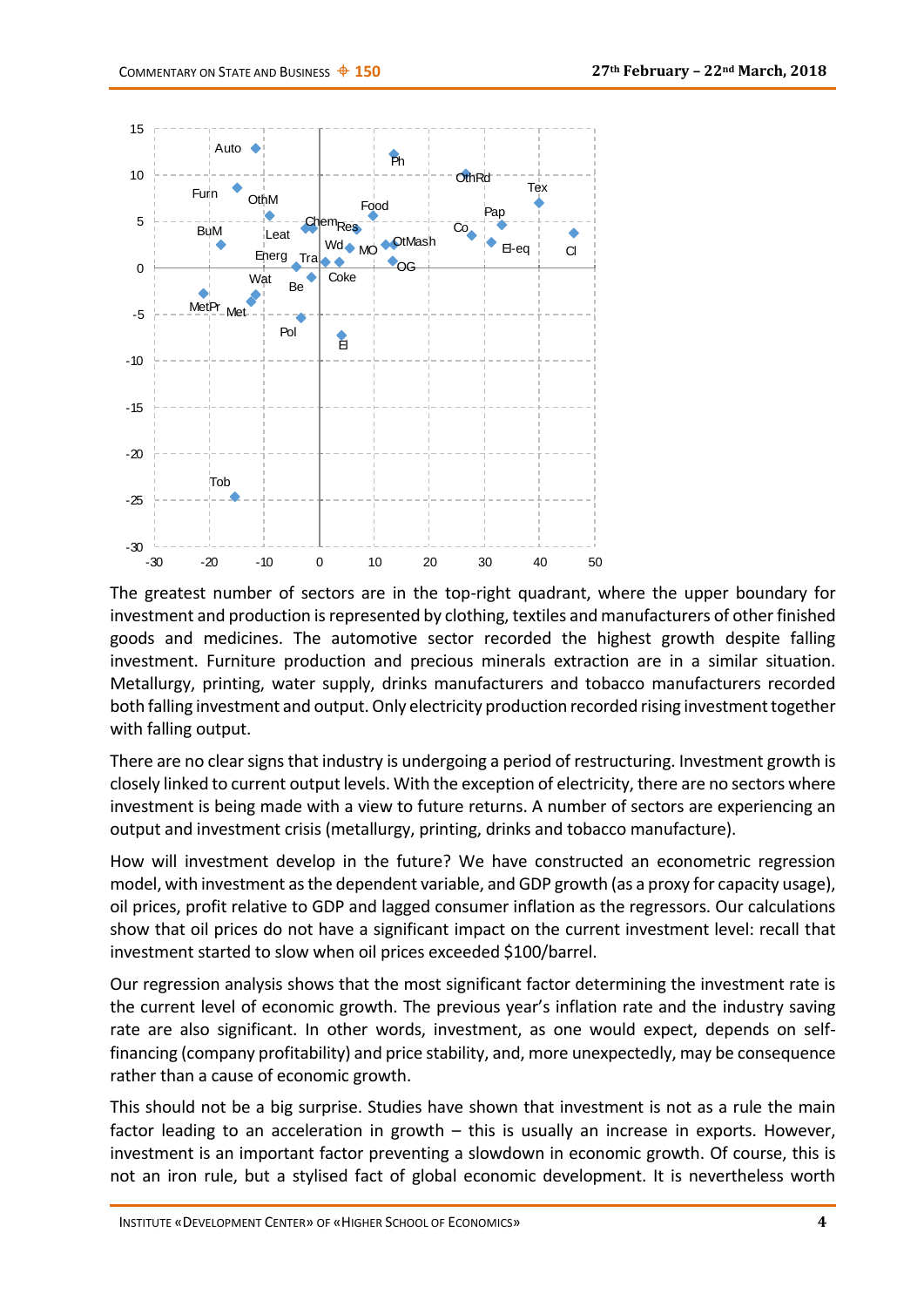keeping it in mind when seeking to increase the rate of growth to above the global average. While it would be beneficial to raise the investment rate to 25% of GDP, which will help to make growth sustainable in the medium and long-term, it is also important to identify the factors that can kickstart growth now.

Based on the baseline three-year forecast of the Ministry of Economic Development, investment is projected to grow by 5.5% in 2018 and 2019 and by around 5.7% in 2020, while GDP will rise by 2.1-2.3% a year and inflation will be 4%. Based on our econometric model, if GDP growth accelerates to 3.5% a year, investment growth will rise by no less than 1 percentage point a year. The question is how to raise economic growth now, acknowledging the importance of investment and also that there are other factors aside from the investment rate that are holding back growth. These include economic uncertainty and low demand, and a whole range of factors constraining exports. Export brings additional funds into the economy, encourages companies to compete with strong rivals and to move into rapidly growing segments of the global market (as opposed to the weakly performing Russian economy). As a result, creating conditions for the expansion of exports could serve as a useful benchmark for the new government.

## **Population**

## *4. Incomes are Falling, Consumer Spending is Growing*

A rise in real earnings and pensions in 2017 (by 3.4% and 3.6% respectively) led to the stabilisation of per capita real incomes in 2017. Per capita real income in 2017 was 99.9% of the 2016 level (despite a decline in real income from business activity and property by 2.6% and 15.4% respectively).

However, real *disposable* incomes continued to decline, although at a slower rate of 1.7% compared with 3.2% in 2015 and 5.8% in 2016. One of the reasons for this was the increase in compulsory payments and charges (by 5.3%). The decline in disposable income did not lead to a fall in real spending on goods and services, which rose by 2.6%. This growth was financed not only from current incomes but also by drawing down on savings, reducing currency purchases, and through borrowing. The fall in interest rates led to a pick-up in mortgage borrowing, the total volume of which rose by 37.2%. 11.9% more cars were sold than in 2016. The purchasing power of consumption of a wide range of basic goods rose. The composite consumer confidence indicator and private indicators of consumer expectations improved over 2017.

According to official statistics, the stabilisation of real household incomes in 2017 covered all parts of the population, so the social-economic differentiation of the population remained almost on the same level as in 2016. In 2017, earnings of junior medical staff and doctors rose (by 16.1% and 11.4 respectively, compared with an average earnings growth of 7.2%) and also of university lecturers (of 16%). Earnings of teachers and nurseries grew more slowly (by 4.7% and 5.6%). Growth in car sales was largest for Ladas, which indicates that not only high-income groups were increasing purchases. The high-end sector of the market recorded a decline in sales.

The Ministry of Economic Development's forecast for 2018-20 projects real wage growth of 4.1% (baseline scenario) and real disposable income growth of 2.3%. The real pension level will remain on the 2017 level. This is based on a GDP growth rate of 2.1% in 2018, and growth in real disposable incomes in 2017 of 1.3%. The Consensus-Forecast of the HSE Development Centre assumes a lower rate of growth in 2018 of 1.7%. There are therefore few grounds to expect a significant increase in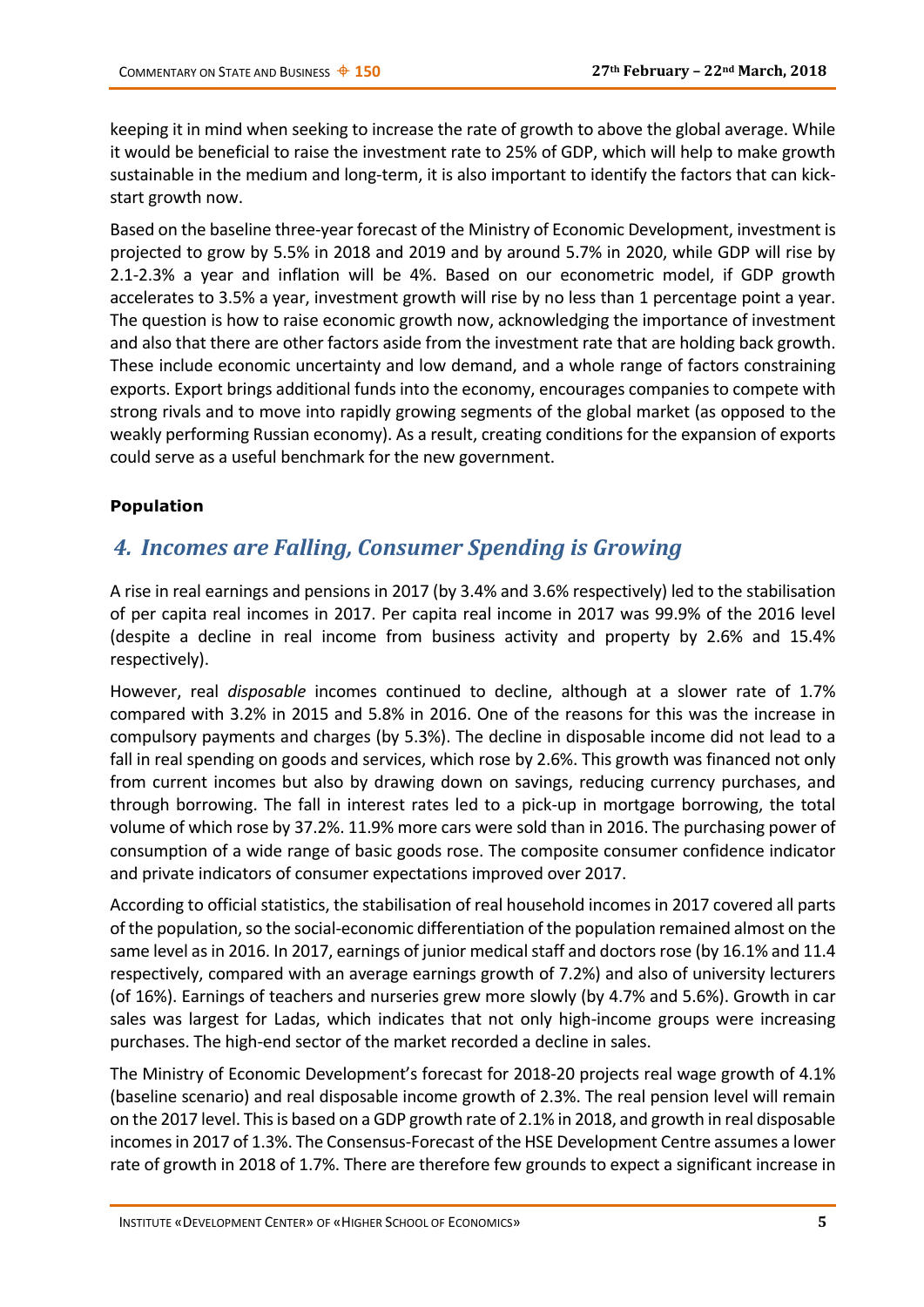real disposable incomes in 2018. Although a revival in consumption was recorded in 2017 despite declining real disposable incomes, this pick-up may come to an end in 2018 (for example, an increase in excise duties and scrappage charges could hold down car sales).

## **Balance of Payments**

## *5. Current Account: Prospects for Non-Resource Exports*

*In his address to the Federation Council on March 1st, the President called for non-resource and non-energy exports to be increased to \$250bn over the next six years, and to increase machinery exports to \$50bn. According to our estimates, to achieve this would require annual growth in exports volumes must be no lower than the annual average over the past twenty years.*

There is currently no formal definition of non-resource, non-energy exports. Under the Tax Code, resource goods include mineral products, chemical products, timber and timber products, charcoal, precious and semi-precious stones, precious metals, non-precious metals and products from them. The government is currently drawing up a list of product export codes that will be categorised as resource goods. However, the export figures quoted by the president are based on alternative methodology used by the Russian Export Centre. The main difference is that this methodology categorises some products from the metals, precious metals, chemical and pulp and paper industries as non-resource goods.

The value of non-resource exports according to this methodology is very similar to the value of non-energy exports. Below, we use non-energy exports as a proxy for non-resource exports. As of 2017, the value of non-energy exports was US\$146bn. In 2001-07, non-energy exports grew by three times, while machinery exports doubled, food exports increased by six times and metal exports by three times. In other words, in the recent past there has been a six-year period where non-energy exports have increased by several times.

Four product groups account for the majority of non-energy exports: metal production (26% at the end of 2017, while the maximum share over the last two decades was 40%), machinery (19% and 23% respectively), chemical products (16% and 21%), food (the maximum level of 14% was recorded in the last two years). Paper and pulp, precious metals and stones, and also other export groups in total accounts for 24% of non-energy exports in 2017 (with a maximum over the last twenty years of 27%).

Russia's key trading partners for non-energy exports are China, Kazakhstan, Belarus, the US and Turkey. Other important counterparties are Egypt, the Netherlands, Ukraine, Algeria, India, Germany, Finland, Korea and Switzerland. Given tightening sanctions and rising trade protectionism, increasing non-energy exports to European countries, North America or Ukraine looks doubtful. At the same time, Russia's participation in the BRICS, EEU, SOC, and the possibility of their further expansion could help to expand exports to their member countries. Total nonenergy exports to China, Kazakhstan, Belarus, Turkey, India and Egypt in 2017 exceeded the precrisis level and stood at \$47bn, or 37% of the total. In 2017 non-energy exports to these six countries rose by 28%.

The highest rate of growth in the value of non-energy exports was recorded in Kazakhstan and Belarus, which have the closest trade relations with Russia within the EEU. Given strong competition in countries in the "far-abroad," Russia's share in total imports of the other four countries does not exceed 6%, and in the case of China is less than 1%. Russia must make significant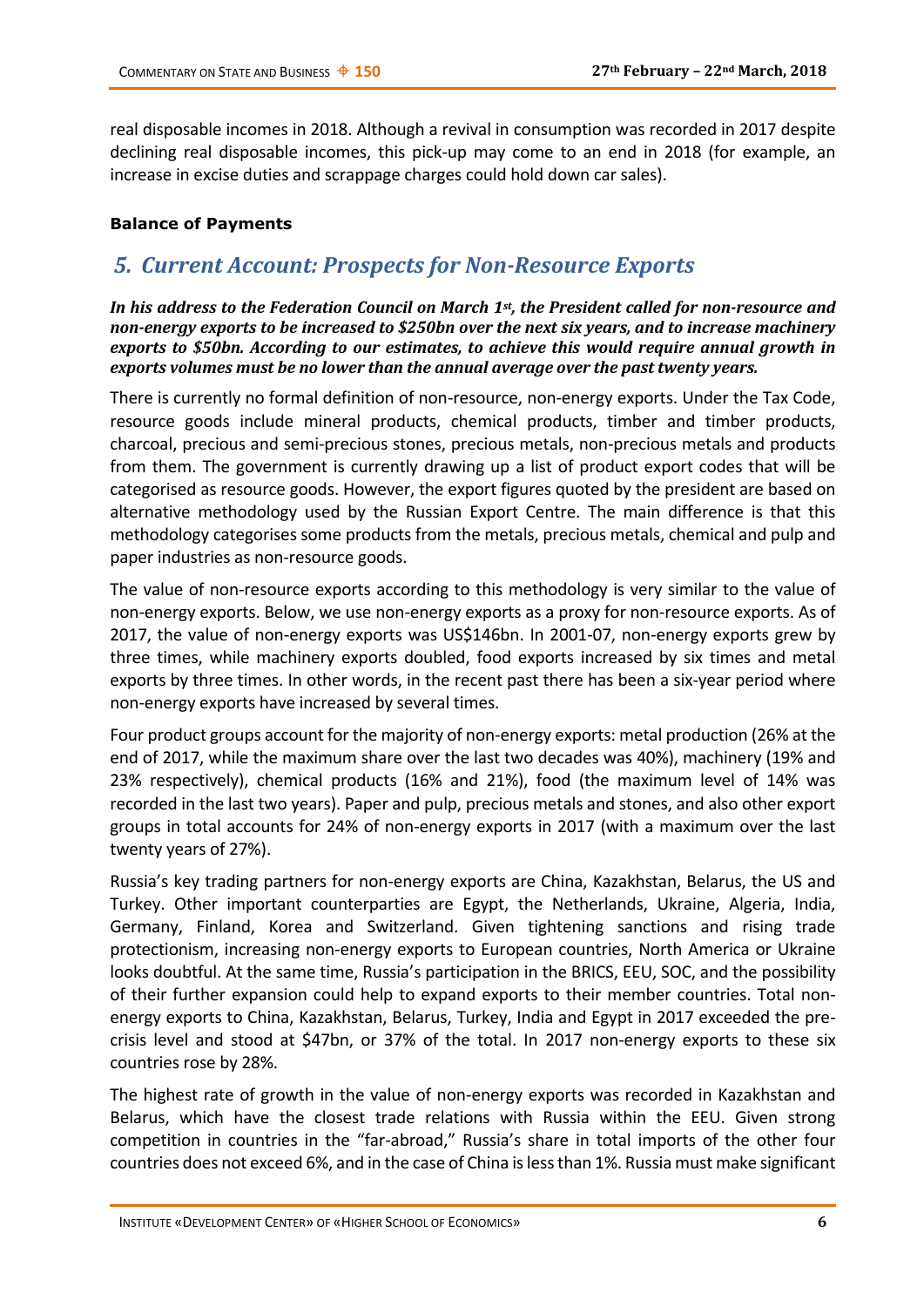efforts to expand or even maintain its position on western markets. India, which is traditionally a major importer of Russian arms, has recently sought to diversify its military imports and to increase the level of localisation of production.

The prospects for growth in the value of non-energy exports depend to a significant degree on growth in physical volumes. The average growth in price of the four largest product groups has been close to zero over the past twenty years.

Our calculations show that a doubling in non-energy exports in six years, as put forward by the President, is only possible if physical volumes grow at the same rate as over the last twenty years. If oil prices reach \$80/barrel by the end of 2024, the value of exports according to our forecast could reach \$538bn. Should non-energy exports double, they will account for 46% of total exports, compared with 41% in 2017. Several conditions must be met in order to achieve this.

In order to boost exports, the President has called for the removal of all administrative barriers and create a favourable environment for companies focused on foreign sales. However, rapid export growth requires modern products that are competitive in terms of quality and price. Achieving this requires above all else investment in fixed assets, the import of modern machinery and a favourable external environment.

No experts expect the global economy to reach the pre-crisis growth rate in the medium term. The low growth potential of the Russian economy and western sanctions will constrain investment. Low domestic demand will limit import growth. In this context, it is unlikely that machinery production will grow again by several times in the coming six years. There is also a significant risk of further sanctions, increased protectionism and a sharp slowdown in growth in the global economy.

## **Budget**

# *6. An Assessment of Regional Budgets in 2017*

In 2017 the consolidated budget of the regions recorded a small deficit off Rb52bn. This was thanks to an increase in the number of regions that ended the year with a surplus compared with 2016 and 2015 and the cautious spending policies of the majority of regions. Nevertheless, a significant number of regions face serious problems balancing their budgets.

Expenditure of Russia's regions rose by 8.8% in 2017 in nominal terms, and by 4.9% in real terms. Real expenditure growth in 2017 followed a sharp fall in 2015 and 2016. It is too early to speak of a recovery in expenditure in real terms to the pre-crisis level. Regional expenditure in 2017 was 10% lower than in 2012. Many regions have set their spending policies around the need to stop or limit the growth in regional debt.

The difficult financial situation in the regions led to a reduction in investment spending, but also affected the social sphere. In 2017, expenditure on education rose by 4.9% in nominal terms, and by 1.8% in real terms. As a result, in 2017 spending in real terms was the same level as in 2011. In other words, in six years there has been no increase in education spending.

The aggregated regional budget deficit in 2017 was equivalent to 0.06% of GDP. In 2016 it was 0.015% of GDP. Formally, the budget is much better balanced than in 2013-15, when the deficit was respectively 0.9%, 0.6% and 0.2% of GDP. In 2016, a major factor reducing the budget deficit was the significant surplus recorded by Moscow (Rb116bn). In 2017 the surplus in Moscow fell to almost zero, but other regions significantly reduced their deficits. Whereas in 2015 76 regions